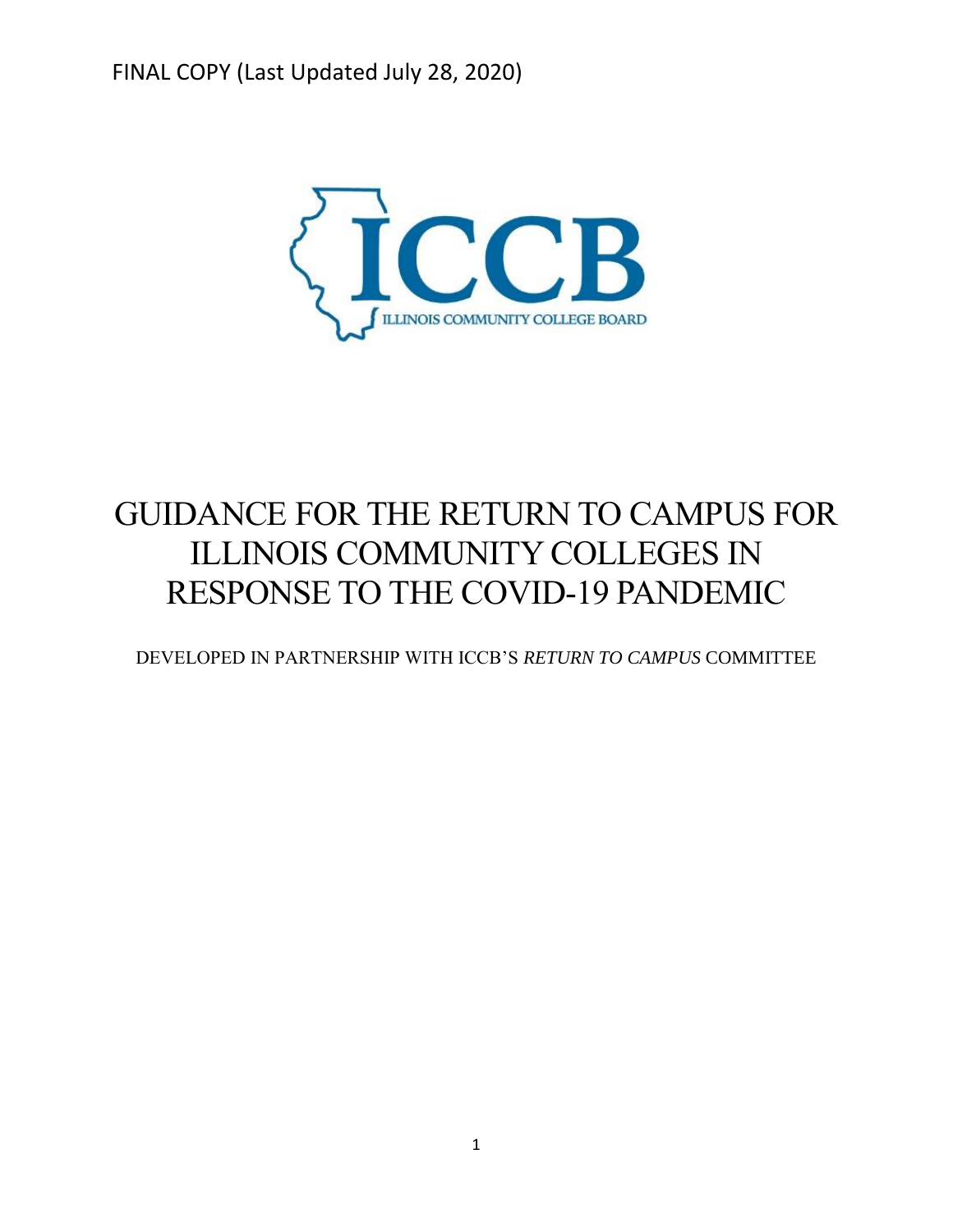# TABLE OF CONTENTS

| RESTORE ILLINOIS: A PUBLIC HEALTH APPROACH TO SAFELY REOPEN OUR |
|-----------------------------------------------------------------|
|                                                                 |
|                                                                 |
|                                                                 |
|                                                                 |
|                                                                 |
|                                                                 |
|                                                                 |
|                                                                 |
|                                                                 |
|                                                                 |
|                                                                 |
|                                                                 |
|                                                                 |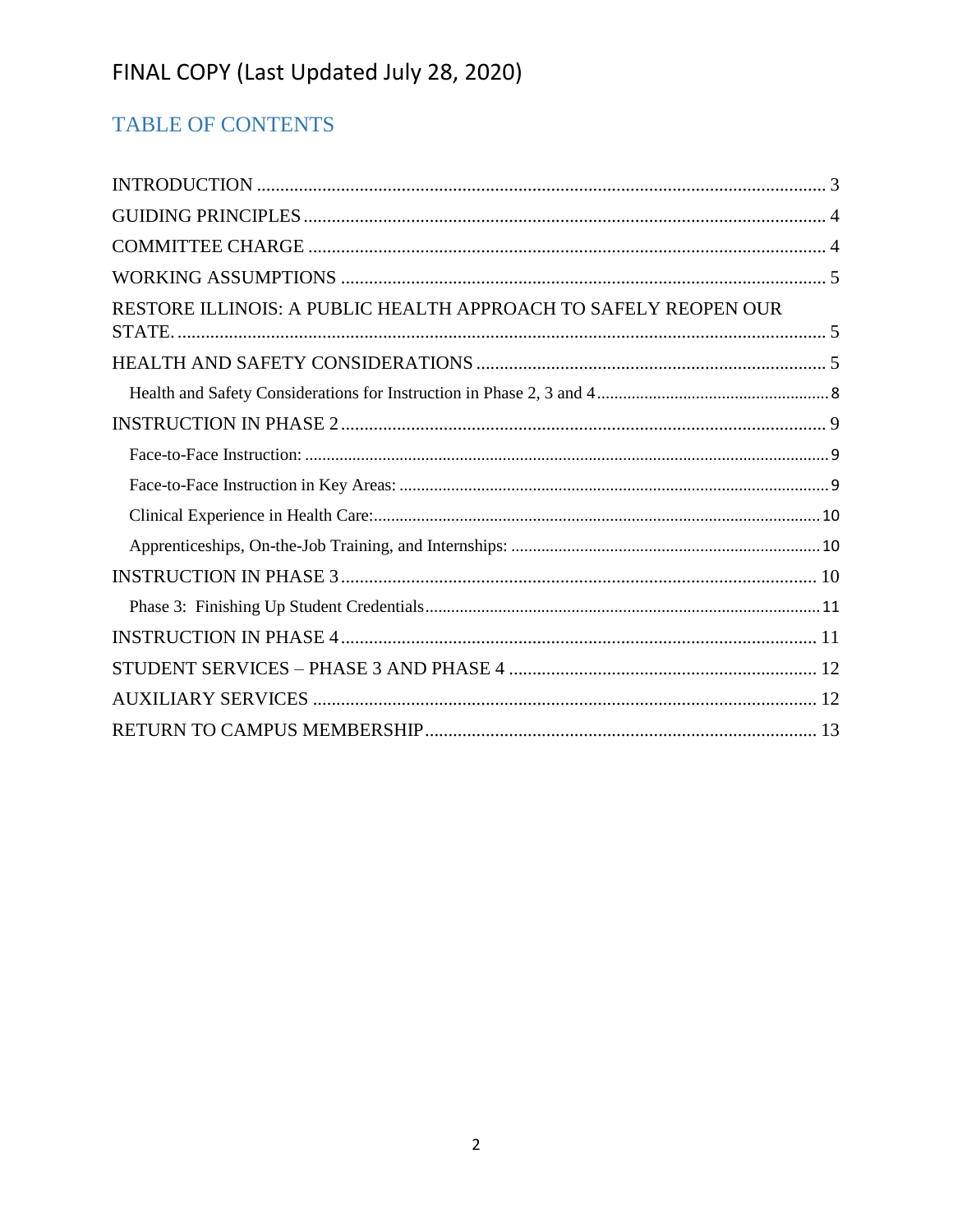### <span id="page-2-0"></span>INTRODUCTION

The COVID-19 pandemic has challenged the community college system in a variety of ways. All 48 community colleges made substantial changes by implementing work-from-home policies during the pandemic and moved instruction to an alternative, remote or online modality. In order to resume a semblance of normal operations, approval of reconvening plans by the Illinois Department of Public Health (IDPH) is necessary. To this end, the Illinois Community College Board (ICCB) is committed to providing "Return to Campus" guidance and support to all 48 community colleges throughout the state. In an effort to engage the system, the ICCB formed a taskforce of community college constituents representing multiple sectors of the community college system to develop guidance for the safe return of students, staff and faculty to campus instruction and services, amid the COVID-19 pandemic.

This guidance is developed using the recommendations of the committee as well as the guidance provided by the Illinois Department of Public Health and the Governor's Office. In addition, the guidance incorporates components of the Illinois Board of Higher Educations (IBHE) Fall Reopening Committee. The intent of this guidance is to assist all community colleges in the development of plans that ensure the health, safety and support of our students while continuing to provide high quality instruction.

All colleges are committed to returning to campus in the fall of 2020, if the phases of the *[Restore](https://coronavirus.illinois.gov/sfc/servlet.shepherd/document/download/069t000000BadS0AAJ?operationContext=S1)  [Illinois](https://coronavirus.illinois.gov/sfc/servlet.shepherd/document/download/069t000000BadS0AAJ?operationContext=S1)* plan allow the gradual return to campus. Colleges recognize that social distancing may limit the number of students in a space, on campus, or receiving face-to-face instruction. At a minimum, alternative, remote or online learning will remain the default approach as return plans are developed or considered.

This guidance is based upon the best information available now from the IDPH and Center for Disease Control (CDC). Furthermore, this guidance does not represent a mandate to return to campus in the fall if individual institutional decisions deem an alternative or more cautious approach. The final decisions are the prerogative of the colleges. Community colleges are local units of government. As such, they are free to make plans beyond those approved by IDPH and to determine locally their stance on reopening once they are in an appropriate phase to do so (Phase 4 or Phase 5).

**Community colleges should note that this guidance remains subject to change pursuant to updated public health guidance and changing public health conditions. Colleges should remain alert for any future updates. In the event of a resurgence of the virus, or second wave in the fall, colleges should be prepared to return to full remote learning if conditions necessitate it.**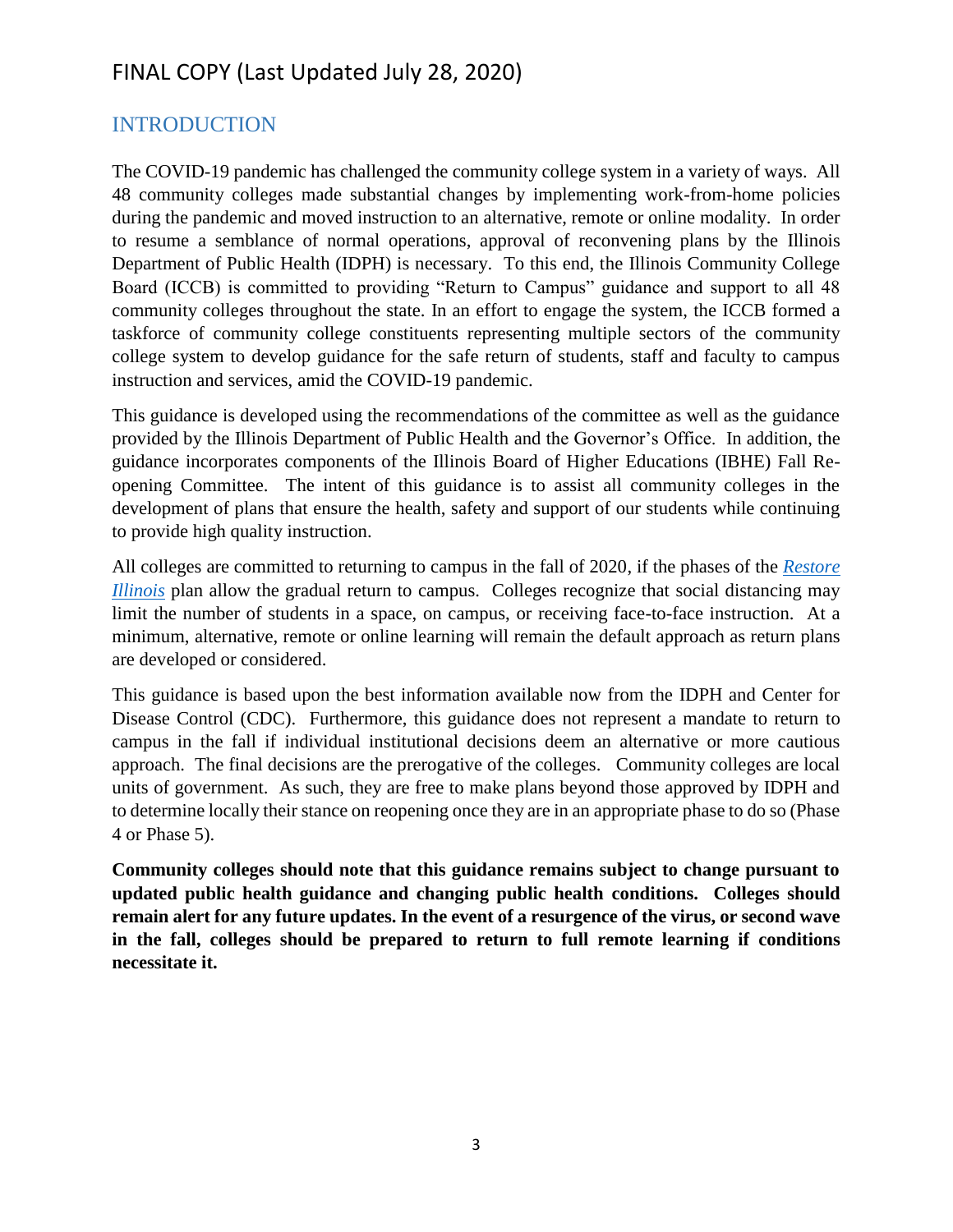### <span id="page-3-0"></span>GUIDING PRINCIPLES

**RESTORE ILLINOIS.** Community Colleges are committed to following *[Restore Illinois: A](https://coronavirus.illinois.gov/sfc/servlet.shepherd/document/download/069t000000BadS0AAJ?operationContext=S1)  [Public Health Approach To Safely Reopen Our State](https://coronavirus.illinois.gov/sfc/servlet.shepherd/document/download/069t000000BadS0AAJ?operationContext=S1)*, Illinois Department of Public Health (IDPH), Center for Disease Control (CDC), and other state-issued industry guidance, as appropriate.

**HEALTH AND SAFETY.** Community colleges are committed to making appropriate sciencebased decisions that accurately reflect their collective commitments to the health and safety of faculty, staff and students. All community colleges are committed to fully engaging with their local health departments and local medical providers as they make decisions about returning to campus.

**COMMITMENT TO EQUITY.** All Community Colleges will place equity at the forefront of planning and decision-making to ensure students' and employees' needs are addressed, recognizing that remote learning and working present additional challenges and potential barriers. In addition, those in special populations should be reasonably accommodated as plans are developed to return to campus.

**TRANSPARENCY IS ESSENTIAL**. All community colleges will make decisions with the utmost transparency, ensuring all communications related to the return to campus are thoughtful and enable understanding by their stakeholders. This document does not negate the collective bargaining agreements that are in place between the employer and the exclusive representative of the employees. To accomplish the goals and principles of this document, the employer and the exclusive representative of the employees should bargain in good faith with respect to wages, terms, and conditions of employment that may be affected. For those groups that are not represented by collective bargaining agreements, campuses should meet with those groups in the same spirit of transparency as they develop return to campus policies.

**COMMITMENT TO QUALITY INSTRUCTION.** Colleges recognize the importance of ensuring quality education and are committed to faculty development that supports curricular adjustments and effective instructional delivery to ensure students are meeting essential learning outcomes across a diversity of modes including, but not limited to, alternative, remote or online instruction in the COVID-19 context.

**COMMITMENT TO STUDENT SUCCESS.** All Community Colleges will endeavor to deliver quality instruction and inclusive student services to foster student engagement and support student success.

### <span id="page-3-1"></span>COMMITTEE CHARGE

In light of the COVID-19 pandemic, this committee will consider the appropriate questions, provide guidance and guiding principles and connect to the work of the IBHE Fall Reopening Committee to ensure consistency across Illinois' higher education institutions, where appropriate, as Illinois' 48 community colleges consider how to safely reconvene on campuses across the state.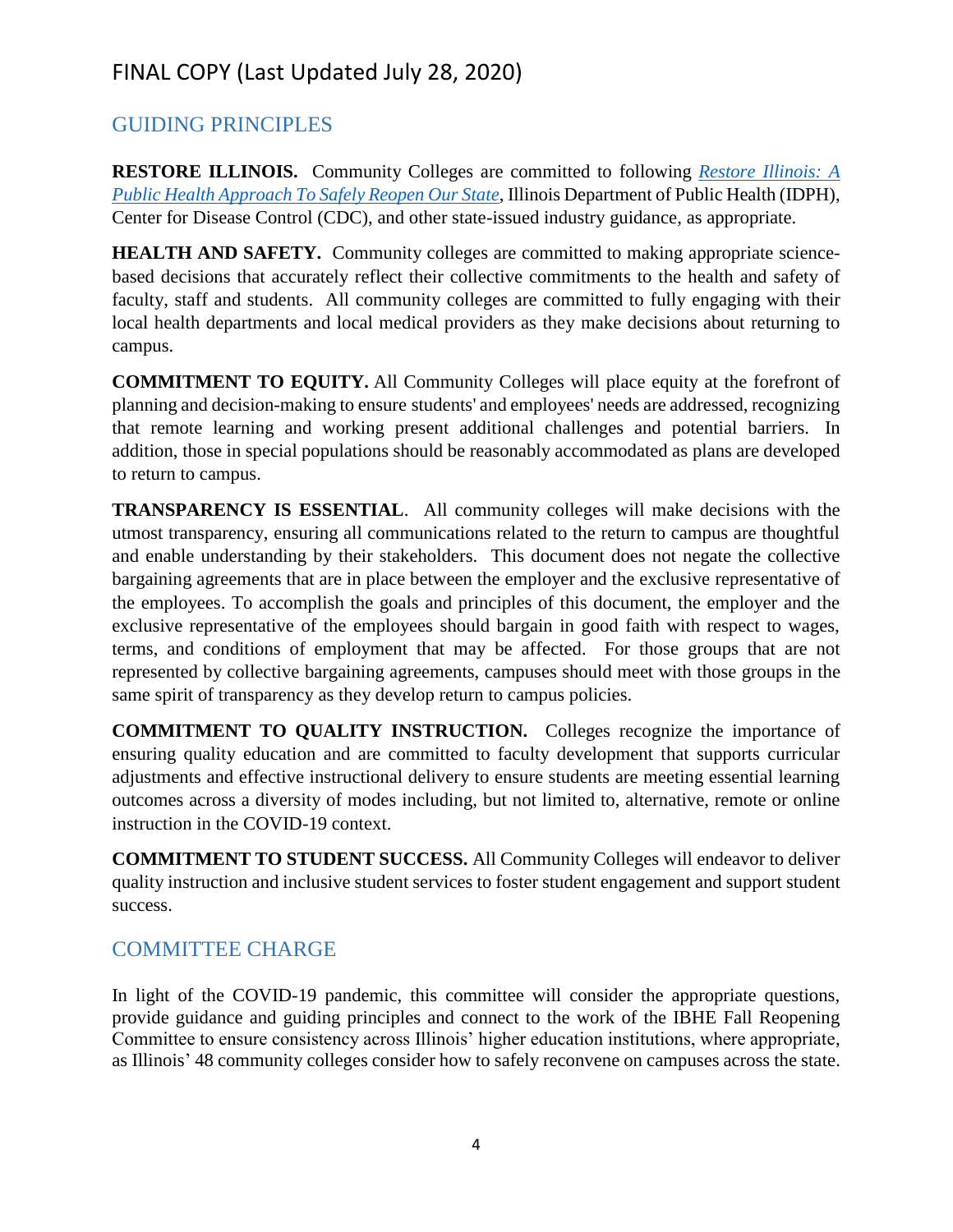### <span id="page-4-0"></span>WORKING ASSUMPTIONS

- Every community college in Illinois is already engaged in their own local planning.
- Though every institution is unique and exercises its own individual autonomy, the system acknowledges that collective planning and learning lead to better decision-making and more consistency across the system.
- The work of this committee will not supersede any requirements or state and federal guidelines.

### <span id="page-4-1"></span>RESTORE ILLINOIS: A PUBLIC HEALTH APPROACH TO SAFELY REOPEN OUR STATE.

Restore Illinois is the plan released by Governor Pritzker and the Illinois Department of Public Health (IDPH) to move Illinois forward toward reopening in light of the COVID-19 pandemic. The plan lays out five phases. The guidance addressed in this plan focuses specifically on Phase  $2 - 5$ , with most attention paid to Phases 3 and 4. Figure 1 below provides a graphic of the five phases. To Review the full document go here: [Restore Illinois.](https://coronavirus.illinois.gov/sfc/servlet.shepherd/document/download/069t000000BadS0AAJ?operationContext=S1)

| <b>Phase 1</b><br><b>Rapid Spread</b>                                                                                   | <b>Phase 2</b><br><b>Flattening</b>                                                                             | <b>Phase 3</b><br><b>Recovery</b>                                                                             | <b>Phase 4</b><br><b>Revitalization</b>                                                                      | <b>Phase 5</b><br><b>Illinois Restored</b>                                                                      |
|-------------------------------------------------------------------------------------------------------------------------|-----------------------------------------------------------------------------------------------------------------|---------------------------------------------------------------------------------------------------------------|--------------------------------------------------------------------------------------------------------------|-----------------------------------------------------------------------------------------------------------------|
| <b>Strict stay at home</b><br>and social distancing<br>quidelines are put in<br>place, and only<br>essential businesses | Non-essential retail<br>stores reopen for<br>curb-side pickup and<br>delivery.                                  | Manufacturing, offices,<br>retail, barbershops<br>and salons can<br>reopen to the public<br>with capacity and | Gatherings of 50<br>people or fewer are<br>allowed, restaurants<br>and bars reopen,<br>travel resumes, child | The economy fully<br>reopens with safety<br>precautions<br>continuing.                                          |
| remain open.                                                                                                            | <b>Illinoisans are</b><br>directed to wear a                                                                    | other limits and<br>safety precautions.                                                                       | care and schools<br>reopen under                                                                             | Conventions,<br>festivals and large                                                                             |
| Every region has<br>experienced this<br>phase once already<br>and could return to it<br>if mitigation efforts           | face covering when<br>outside the home and<br>can begin enjoying<br>additional outdoor<br>activities like golf, | Gatherings of 10<br>people or fewer are<br>allowed.                                                           | guidance from the<br><b>Illinois Department of</b><br><b>Public Health.</b><br><b>Face coverings and</b>     | events are permitted,<br>and all businesses,<br>schools and places of<br>recreation can open<br>with new safety |
| are unsuccessful.                                                                                                       | boating & fishing while<br>practicing social<br>distancing.                                                     | <b>Face coverings and</b><br>social distancing are<br>the norm.                                               | social distancing are<br>the norm.                                                                           | guidance and<br>procedures.                                                                                     |

#### **Figure 1: The Five Phases of the Restore Illinois Plan**

See: Office of the Governor, J.B. Pritzker (May 5, 2020). Retrieved June 1, 2020 from [https://coronavirus.illinois.gov/sfc/servlet.shepherd/document/download/069t000000BadS0AAJ?operationContext=](https://coronavirus.illinois.gov/sfc/servlet.shepherd/document/download/069t000000BadS0AAJ?operationContext=S1) [S1](https://coronavirus.illinois.gov/sfc/servlet.shepherd/document/download/069t000000BadS0AAJ?operationContext=S1)

# <span id="page-4-2"></span>HEALTH AND SAFETY CONSIDERATIONS

Community Colleges should develop comprehensive plans for maintaining the health and safety of faculty, staff, and students. Plans should include, but not be limited to: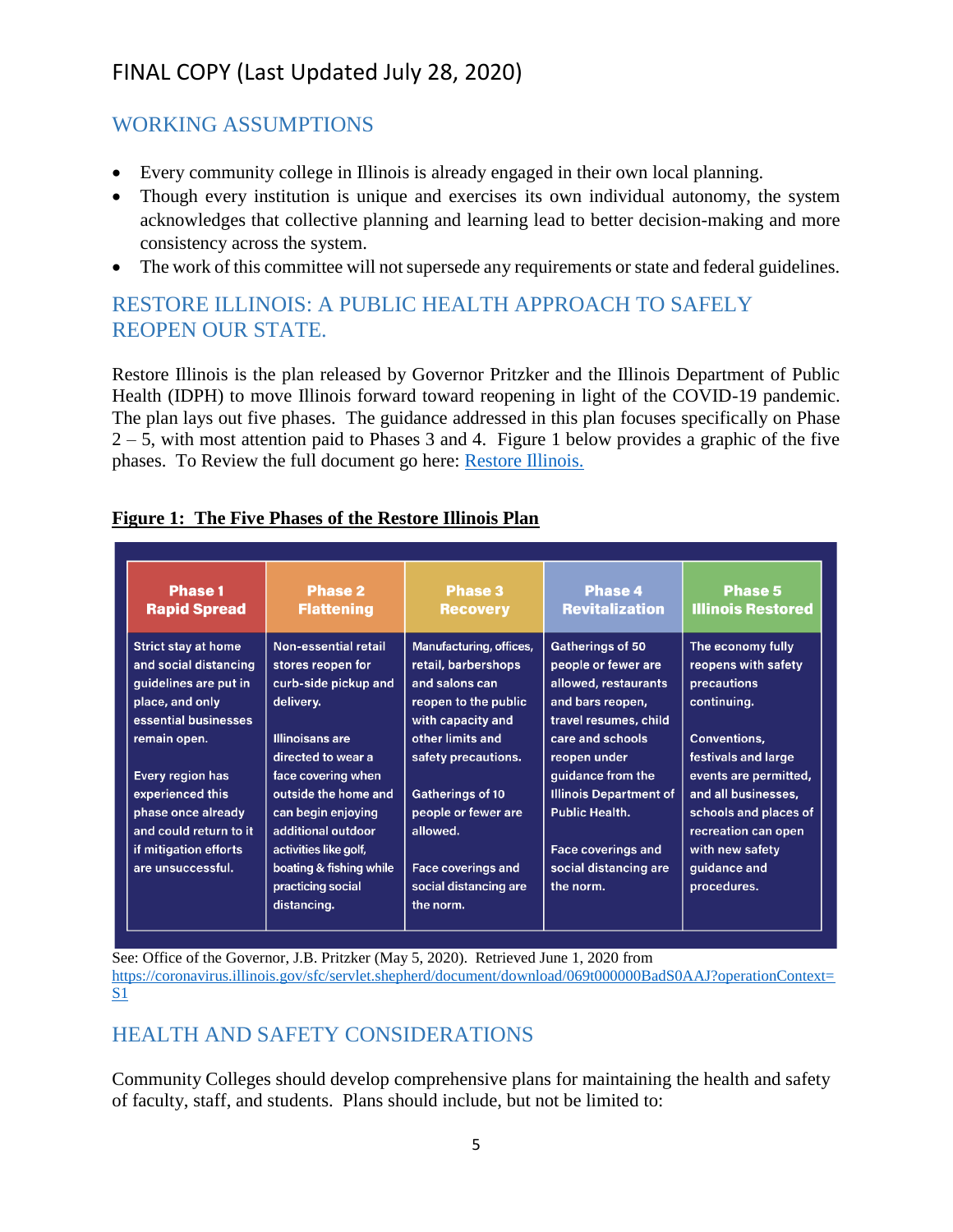- **Testing and Contact Tracing:** Community Colleges should connect with their local public health department, hospital, or other medical providers, and maintain regular communication with public health as best practices evolve over time. Community colleges should work collaboratively with local health departments and other medical providers in the event that surveillance testing during any of the *Restore Illinois* phases becomes necessary.
- **Health Screenings:** Community Colleges should conduct health screenings safely and respectfully, in accordance with IDPH Guidelines available at:

[https://dceocovid19resources.com/assets/Restore-](https://dceocovid19resources.com/assets/Restore-Illinois/checklists3/screening.pdf)[Illinois/checklists3/screening.pdf](https://dceocovid19resources.com/assets/Restore-Illinois/checklists3/screening.pdf)

- o If conducting daily temperature checks, an employee, student or visitor who presents a temperature greater than 100.4 should not be allowed admittance to the facility and should be encouraged to seek medical care. Colleges should consider their obligations as it relates to compliance with the federal Health Insurance Portability and Accountability Act (HIPPA).
- o If automated or self-monitoring is implemented, there should be a mechanism for notification of symptoms and the need for action.
- **Vulnerable Employee Populations:** During Phase 3 and Phase 4, community colleges should consider reasonable and appropriate accommodations for remote work wherever possible for faculty and staff who are medically unable to return to campus or who are at a higher risk or more vulnerable to COVID-19 due to underlying conditions, referencing existing contracts and collective bargaining agreements where appropriate. Colleges should be aware of extended provisions of the federal Family Medical Leave Act related to the COVID-19 pandemic.
- **Vulnerable Student Populations:** During Phase 3 and Phase 4, community colleges should consider reasonable and appropriate accommodations for remote learning for students who are medically unable to return to campus, are at a higher risk, or are more vulnerable to COVID-19 due to underlying conditions.
- **Quarantine and Isolation:** Community Colleges should continuously monitor CDC, OSHA, and IDPH guidelines, as well as stay in close contact with local public health departments / health care providers for the latest information related to quarantine and isolation measures. Wide-scale absences of faculty, staff, or students should be noted and brought to the attention of the local public health department.
- **Isolation of COVID-19 Positive Employees:** Community colleges should have plans in place following IDPH and CDC guidelines for requiring employees who test positive for COVID-19 to self-isolate away from campus. Employees should not return to campus until they have recovered as defined by IDPH and CDC guidelines.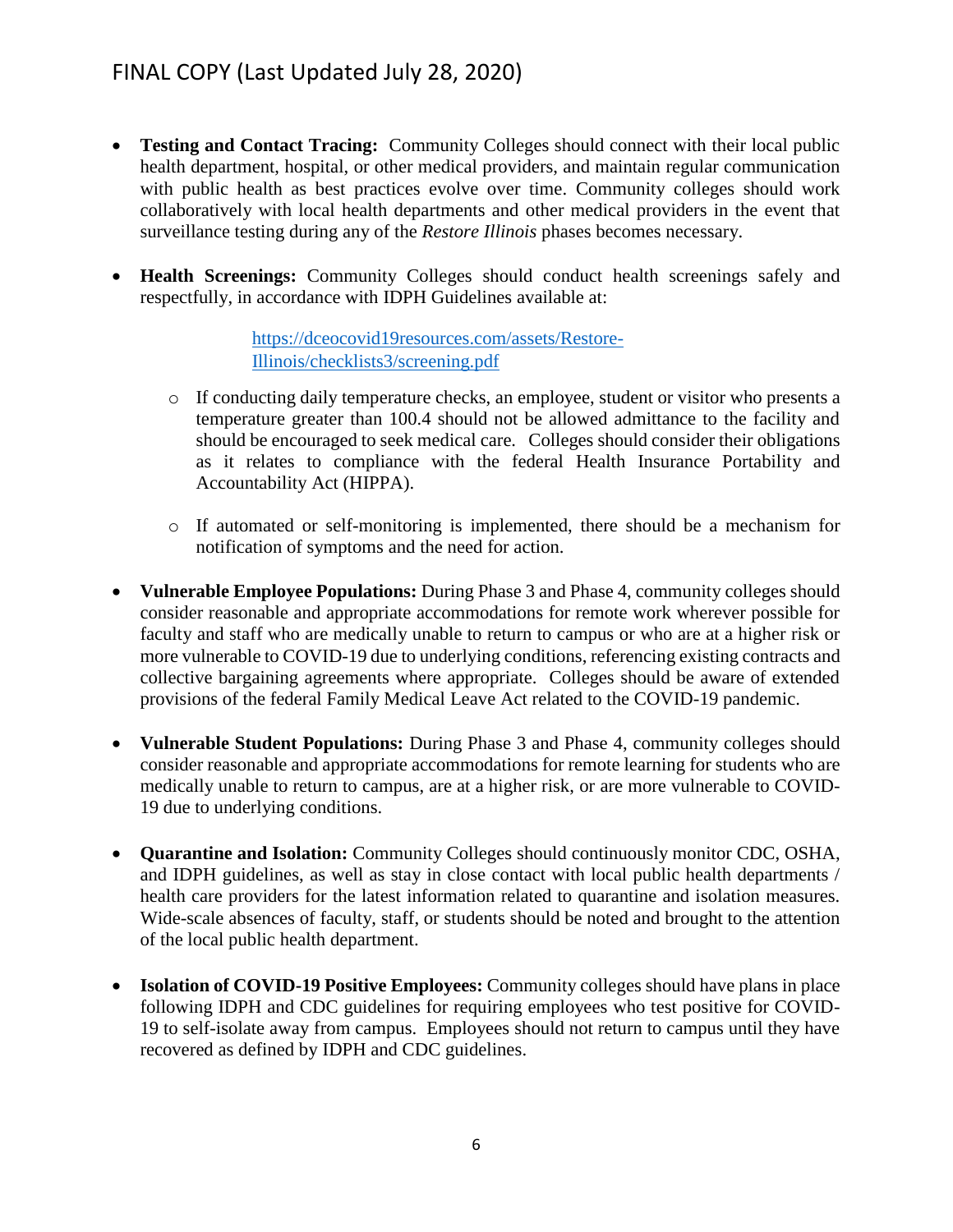- **Isolation of COVID-19 Positive Students:** Community colleges should have plans in place following IDPH and CDC guidelines for requiring students who test positive to self-isolate away from campus. Students should not return to campus until they have recovered as defined by IDPH and CDC guidelines.
- **Remote Learning / Work Options:** Community colleges should support and develop options for remote learning for students, and remote work for employees (including coverage of classes if appropriate), for those who are not able to come to campus because of isolation, COVID-19 infection, or quarantine.
- **Traffic Flow:** Community Colleges should develop plans to manage pedestrian traffic flow in and out of buildings, dining centers, classrooms, labs, and studios, as well as spacing of students, faculty and staff to be consistent with IDPH and CDC guidelines. Considerations might also be given to staggered scheduling, as appropriate.
- **Social Distancing Considerations:** Community colleges should take additional measures to ensure social distancing and safety as determined by the features of spaces, learning methods, and other factors (e.g. floor markings, staggered furniture arrangements, Plexiglas dividers, etc.).
	- a. Institutions should consider enacting policies requiring faculty, staff, and students to maintain a distance of at least six feet from others whenever possible, use face coverings, and practice hand hygiene consistent with CDC guidelines. In addition:
		- i. Personnel should be scheduled to enable social distancing.
		- ii. Personnel on campus should adhere to the use of face coverings and physical distancing. Personnel working in individual office spaces can remove face coverings but should don them when leaving their individual office space.
		- iii. In spaces such as labs where specialized furniture and equipment are fixed, the use of face coverings and additional scheduling considerations should be employed.
		- iv. Where possible, cleaning should be completed between each group of personnel and their work shifts on campus.
- **Cleaning of Facilities:** Community Colleges should follow protocols for cleaning as outlined by the CDC, IDPH, and other expert organizations.
- **Cleaning of Spaces used by Positive COVID-19 individuals:** Community Colleges should follow [CDC guidance](https://www.cdc.gov/coronavirus/2019-ncov/community/organizations/cleaning-disinfection.html#Cleaning) and [IDPH guidance](https://www.dph.illinois.gov/topics-services/diseases-and-conditions/diseases-a-z-list/coronavirus/preventing-spread-communities/community) regarding cleaning of spaces used by individuals who have tested positive for COVID-19.
- **Campus Access and Visitors:** Community colleges should develop plans to manage and limit general pedestrian traffic flow to the campus and in campus buildings, including student activities and athletic events.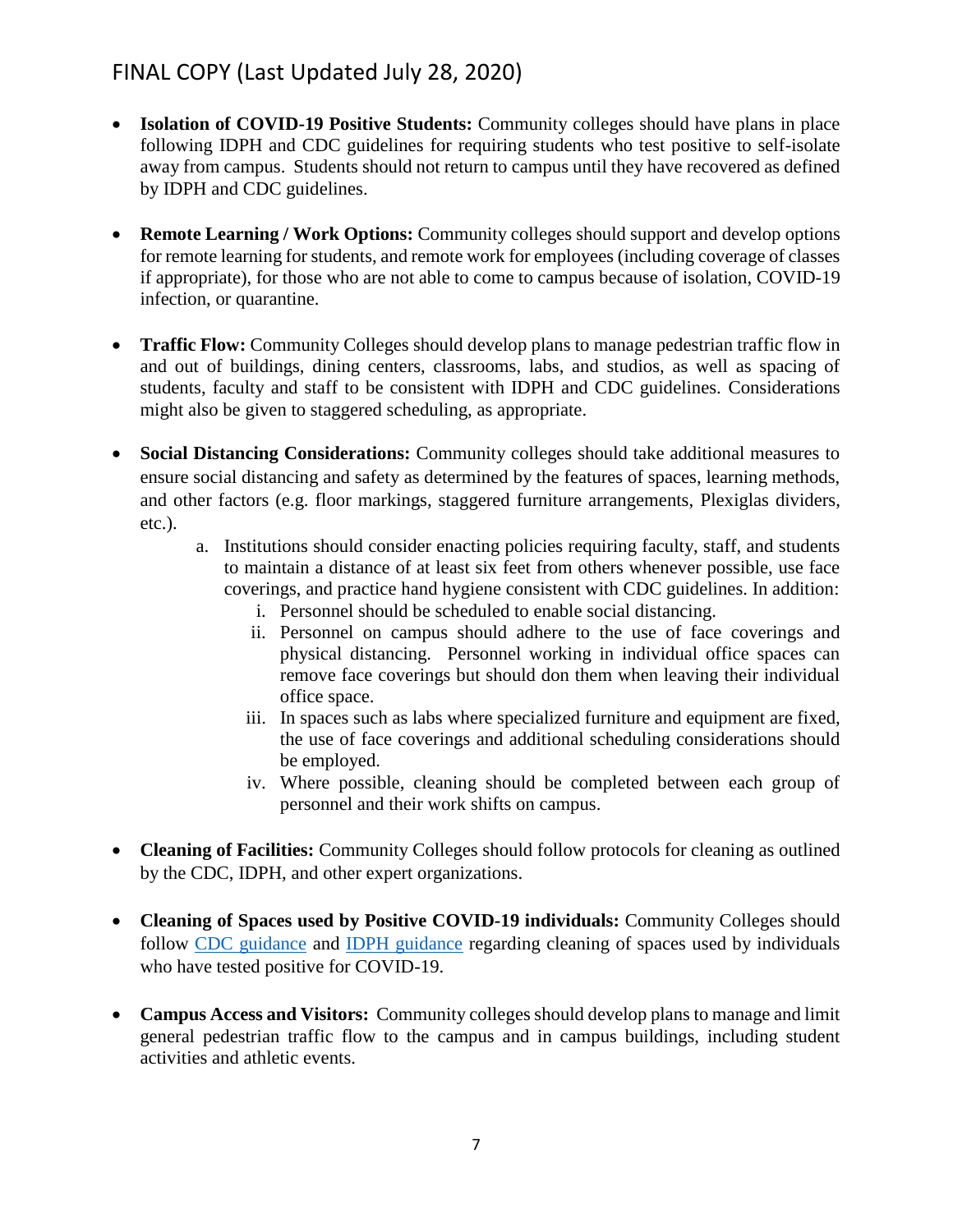- o **Phase 3.** Community Colleges should limit campus visitors. Visitors who must be on campus should adhere to CDC and IDPH health guidelines, including hand hygiene, face coverings, and social distancing, wherever possible. Colleges should limit community groups, camps, and other external activities that use institutional facilities.
- o **Phase 4.** Campus visitors are permitted on campus following CDC and IDPH health guidelines. Events meeting the *Restore Illinois* guidelines for gatherings (currently 50 people or fewer), may occur on campus, using current CDC and IDPH guidance and while following all social distancing and health practices as otherwise outlined in this document.
- **Athletics:** In Phase 3 and Phase 4, institutions may return certain student athletes to campus, in alignment with NCJAA (or other appropriate organization) and conference guidelines, while following all social distancing and health practices as otherwise outlined in this document.
	- o **Updated July 28, 2020. Spectators are permitted at outdoor sports events, consistent with DCEO's guidance on [Outdoor Seated Spectator Events](https://dceocovid19resources.com/restore-illinois/restore-illinois-phase-4/outdoor-seated-spectator-events/) for Phase 4.**
	- o **Updated July 28, 2020. The only spectators permitted at indoor sporting events are players' families and those within their family or household unit. Maximum number of spectators is 50.**

#### <span id="page-7-0"></span>Health and Safety Considerations for Instruction in Phase 2, 3 and 4

- 1) Consistent with the Illinois Department of Public Health (IDPH) Guidelines, institutions shall:
	- a. Provide employees with appropriate face coverings.
	- b. Require students to wear appropriate face coverings.
	- c. Ensure students and faculty comply with social distancing requirements pursuant to IDPH Guidelines, including by maintaining six-foot social distancing at and convening in groups of 10 or fewer in Phase 3 and 50 or fewer in Phase 4.
	- d. Designate six-foot distances in areas where lines are formed, or employees / students are required to gather. Designate with signage, tape, or by other means, six-foot spacing for employees and students in order to promote compliance with social distancing guidelines.
	- e. Have hand sanitizer and sanitizing products readily available for employees and students. Students and employees must practice hand hygiene prior to using any common spaces or materials and again after completion of their work.
	- f. Insofar as possible, separate on campus service hours should be implemented for students at high risk of contracting COVID-19.
	- g. Provide sanitizing wipes or cleaners in all common high-touch areas and for materials that are touched by faculty, staff and students.
	- h. Follow all appropriate IDPH and Center for Disease Control (CDC) guidelines to minimize in-person interaction and maximize safety protocols.
	- i. All approved accommodations and services per Section 504 of the Rehabilitation Act of 1973 and Title II of the Americans with Disabilities Act Amendments Act (ADAAA) still apply.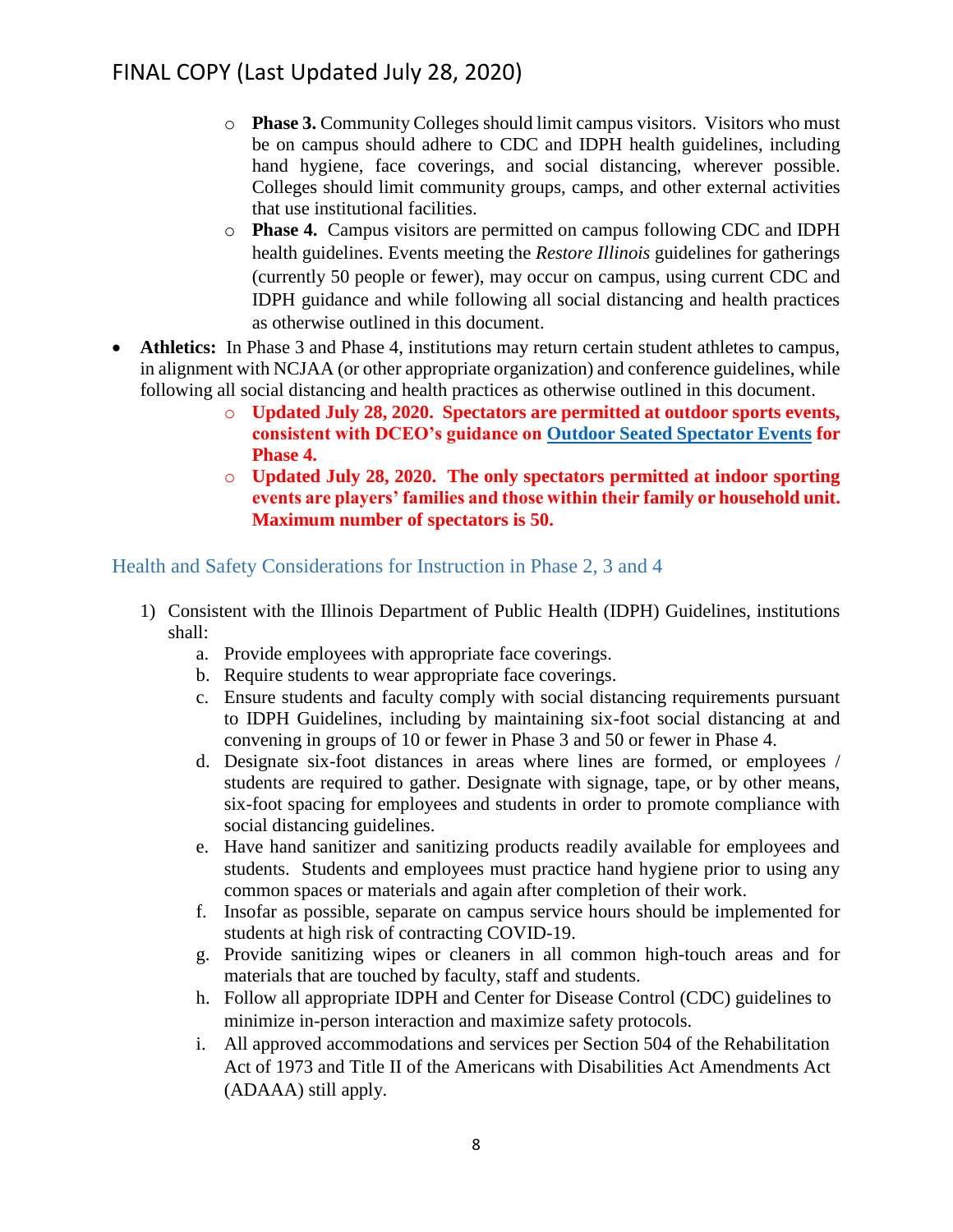- In settings such as classrooms/auditoriums and other spaces where it is possible to socially distance, the following safety guidance applies:
	- o Faculty, staff, and students should maintain a distance of at least six feet from others, and when six feet cannot be maintained, use face coverings and practice hand hygiene consistent with CDC guidelines.
	- o Ensure students and faculty comply with social distancing requirements pursuant to IDPH Guidelines, including by maintaining six-foot social distancing and convening in groups of 10 or fewer in Phase 3 and 50 or fewer in Phase 4.
	- o **Updated July 28, 2020. Multiple gatherings of 50 or fewer are permitted indoors if the gatherings are in different rooms, consistent with DCEO Phase 4 meeting guidance. However, larger spaces may be partitioned with fire code-approved floor to ceiling dividers to create additional rooms, each with a capacity limit of 50 people with social distancing.**

### <span id="page-8-0"></span>INSTRUCTION IN PHASE 2

Phase 2. Education and childcare: Remote learning in P-12 schools and higher education; Child care in groups of 10 or fewer for essential workers

- Educational institutions, including community colleges, are considered Essential Businesses for the purpose of facilitating distance learning.
- Community colleges should continue to provide alternative, remote or online instruction during Phase 2.
- Face-to-face instruction must be discontinued with very limited exceptions, during Phase 2.

#### <span id="page-8-1"></span>Face-to-Face Instruction:

• For those disciplines where online, remote, or alternative instruction is impossible, colleges should consider options for these students including, but not limited to, delaying the completion of instruction, issuing incompletes (or equivalent), etc. Considerations must account for the possibility that the requirement to provide alternative, remote or online instruction will continue for a significant length of time.

#### <span id="page-8-2"></span>Face-to-Face Instruction in Key Areas:

- Training Programs may be continued for Emergency Medical Technicians, Police, and Firefighters during Phase 2, provided appropriate safety protocols are observed, consistent with IDPH guidance.
- No students should be required to attend these trainings if they are uncomfortable doing so. For those students who opt out of training, a plan should be developed to extend their training window once the college's region enters into Phase 3.
- No faculty or staff should be required to provide trainings in a face-to-face format if he or she is medically unable to do so, consistent with locally- developed contracts, collective bargaining agreements, and other MOUs. For those trainings, the institution may need to seek alternative training personnel as appropriate.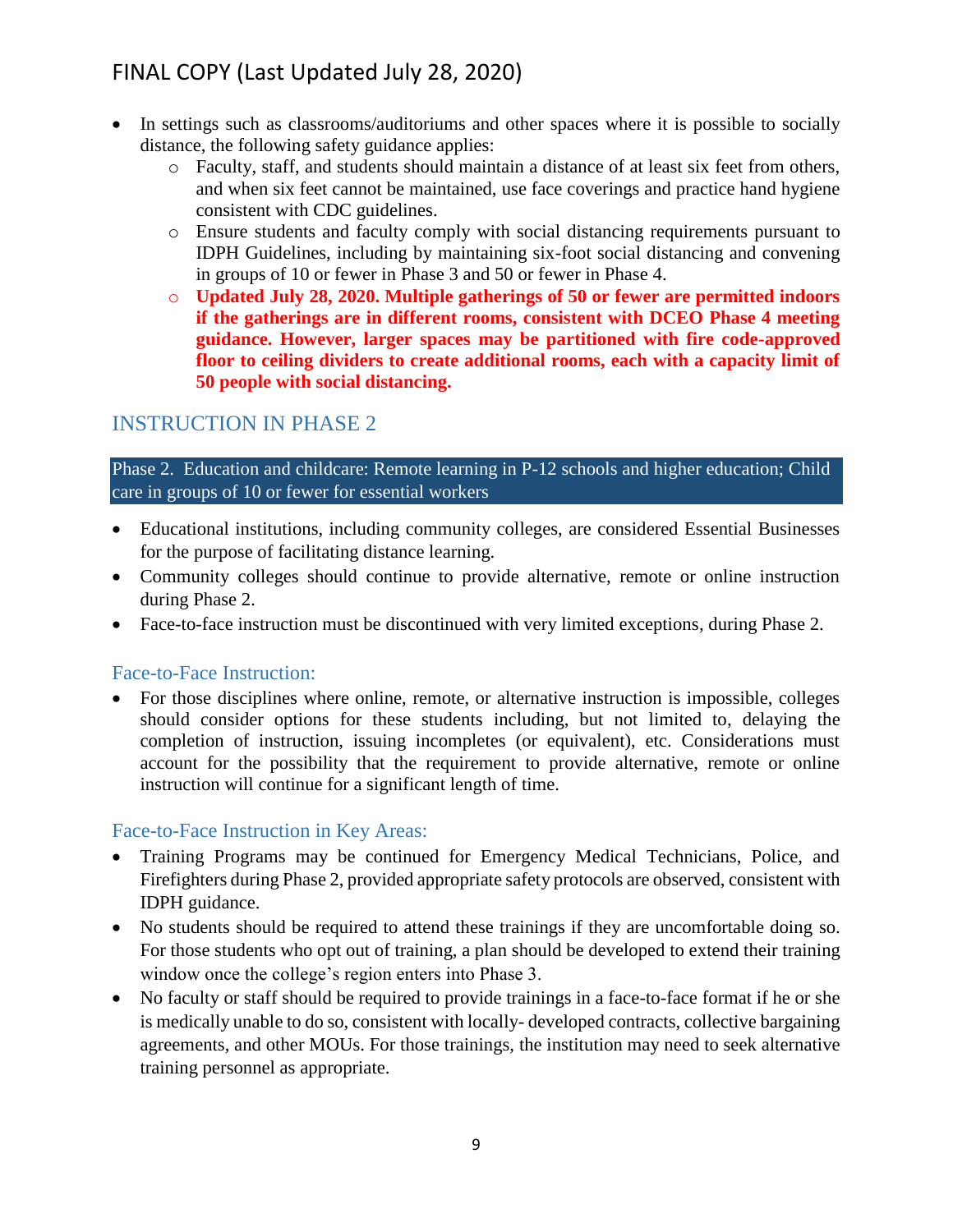#### <span id="page-9-0"></span>Clinical Experience in Health Care:

- If hospitals and health care facilities choose to continue onsite clinical instruction, institutions may opt to continue these, assuming they are offsite endeavors.
- Students who choose not to participate should be afforded the opportunity to complete their clinical instruction at a later date.

### <span id="page-9-1"></span>Apprenticeships, On-the-Job Training, and Internships:

- Institutions may opt to continue other instructional arrangements in industries and businesses that remain open under the designation as Essential Businesses and Operations.
- Apprenticeships, on-the-job trainings, or internships may be continued if such instruction is occurring in critical business sectors, as identified in any disaster proclamation, executive order, *Restore Illinois*-, or by the IDPH.
- Students who choose not to participate should be afforded the opportunity to complete their apprenticeship / instruction later. If employers are unable to accommodate, the student and the college should work together to seek a viable alternative.

### <span id="page-9-2"></span>INSTRUCTION IN PHASE 3

Phase 3. Education and childcare: Remote learning in P-12 schools and higher education; Limited child care and summer programs open with IDPH approved safety guidance

- Educational institutions, including community colleges, are considered Essential Businesses for the purpose of facilitating distance learning.
- Community colleges should continue to provide alternative, remote or online instruction during Phase 3.
- Limited in-person instruction is allowable in those cases when there is no other way for the student to meet the competencies of the course through alternative, remote, or online instruction. Several principles are key in the implementation of this provision:
	- o *As much content as possible* must be delivered in an alternative, remote, or online format, with in-person instruction limited to the essential competencies that can only be demonstrated while meeting in-person / onsite.
	- o Any required in-person components should be completed as soon as possible.
	- o Students should not be enrolling in CTE courses that require core competencies to be completed via hands-on or face-to-face interaction during Phase 3 unless they intend to meet these requirements. It is critical that students are advised with the utmost transparency to ensure that these decisions are made with all the relevant information.
		- *Phase Transitions:* If a region were to transition from Phase 3, back to Phase 2, these students (who enrolled during Phase 3), cannot be required to continue with in-person instruction. *Note the only instruction that would continue in a face-to-face format during such a transition (Phase 3 back to Phase 2) would be Emergency Medical Technicians, Police, and Firefighters, students in clinical experiences, or apprenticeships / internships in industries and businesses that remain open under the designation as Essential Businesses and Operations*. Students who choose not to participate should be afforded the opportunity to complete their in-person instruction at a later date.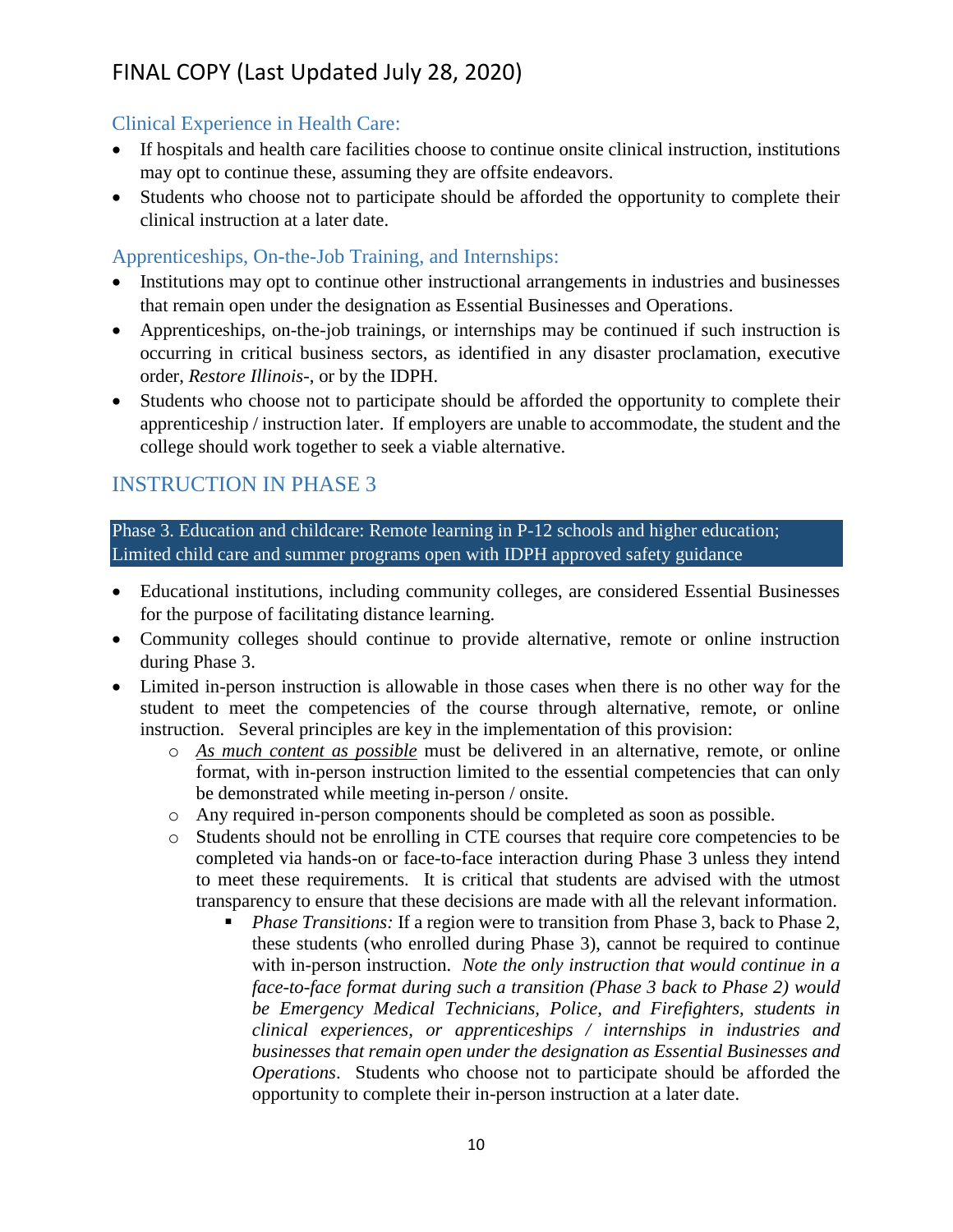#### <span id="page-10-0"></span>Phase 3: Finishing Up Student Credentials

In the event that an institution moves from Phase 2 forward to Phase 3 and there are individuals who had their instruction interrupted due to being in Phase 2, the following applies:

- In the scheduling of in-person instruction, priority should be given to students scheduled to graduate soonest.
- In partnership with high schools, dual credit students could come to the college campus to complete their in-person instruction.
- Colleges are responsible for seeking any necessary relief from accreditors and are encouraged to work directly with their respective accrediting bodies.
- All approved accommodations and services per Section 504 of the Rehabilitation Act of 1973 and Title II of the ADAAA still apply.
- Students cannot be required to participate in in-person instruction. Students who choose not to participate should be afforded the opportunity to complete their in-person instruction at a later date.

### <span id="page-10-1"></span>INSTRUCTION IN PHASE 4

**Education and childcare: P-12 schools, higher education, all summer programs, and child care open with IDPH approved safety guidance.**

- In-person instruction may resume, provided appropriate safety protocols are in place, and institutions do the following, including, but not limited to:
	- o Provide employees with appropriate face coverings.
	- o Require students to wear appropriate face coverings.
	- o Ensure students and faculty comply with social distancing requirements pursuant to IDPH Guidelines, including by maintaining six-foot social distancing and convening in groups of 10 or fewer in Phase 3 and 50 or fewer in Phase 4.
		- **Updated July 28, 2020. Multiple gatherings of 50 or fewer are permitted indoors if the gatherings are in different rooms, consistent with DCEO Phase 4 meeting guidance. However, larger spaces may be partitioned with fire code-approved floor to ceiling dividers to create additional rooms, each with a capacity limit of 50 people with social distancing.**
	- o Designate six-foot distances in areas where lines are formed, or employees/students are required to gather. Designate with signage, tape, or by other means, six-foot spacing for employees and students in order to promote compliance with social distancing guidelines.
	- o Have hand sanitizer and sanitizing products readily available for employees and students. Students and employees must practice hand hygiene prior to using any common spaces or materials and again after completion of their work.
	- o Insofar as possible, separate hours should be implemented for students at high risk of contracting COVID-19.
	- o Follow all appropriate IDPH and Center for Disease Control (CDC) guidelines to minimize in-person interaction and maximize safety protocols.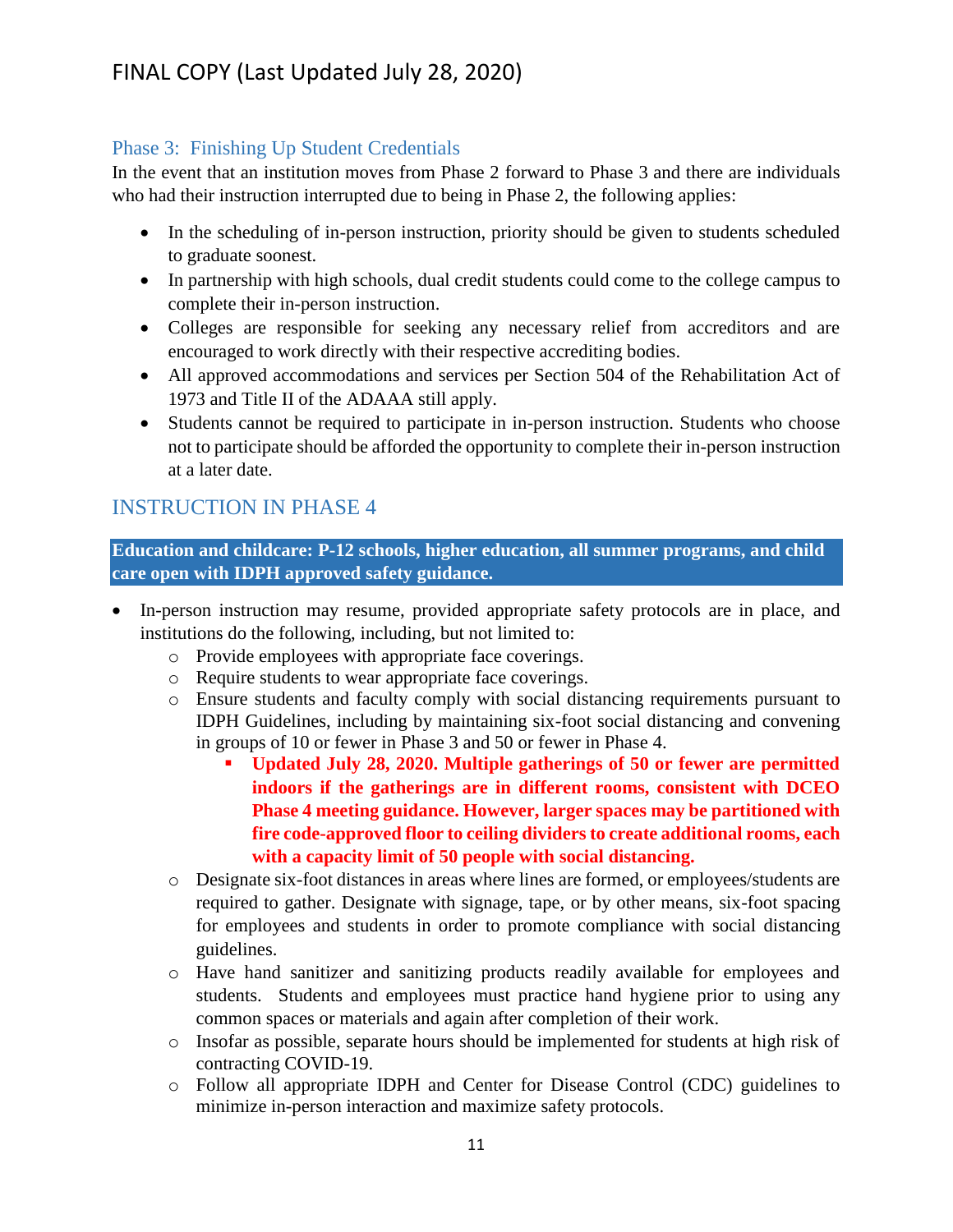- o Provide sanitizing wipes or cleaners in all common high-touch areas and for materials that are touched by faculty, staff and students.
- o All approved accommodations and services per Section 504 of the Rehabilitation Act of 1973 and Title II of the ADAAA.

### <span id="page-11-0"></span>STUDENT SERVICES – PHASE 3 AND PHASE 4

- Student services staff are best equipped to help students in distress and should assist faculty with identifying and referring students in distress to appropriate services.
- Advising Centers, Testing Centers, Tutoring Centers, Financial Aid Offices, etc., should operate under the health and safety guidelines of the appropriate phase.
	- o For example, during Phase 3, advising, tutoring, etc., should be offered remotely, insofar as possible. When not possible, they should operate under the guidelines for gatherings under Phase 3 and Health and Safety Guidelines cited in this document.
	- o Other congregate spaces will be closed during Phase 3.
- Placement testing should be discontinued, or conducted via an online platform in phase 3.
	- o If institutions choose to open placement testing centers during Phase 3 or Phase 4, they should open them consistent with gathering requirements in the appropriate Phase.
	- o If college testing services must offer in-person testing for student certifications and assessments that do not have remote options, appropriate gathering restrictions and health and safety measures must be followed.
- Community colleges should also utilize the high school GPA when other assessments are not available (or not easily accessible), or when the GPA places a student out of remedial coursework. See: [Applying the Final Placement Recommendations for Placement in the Fall](https://www.iccb.org/iccb/wp-content/uploads/2020/06/Placement_Guidance_for_Fall_2020_COVID-19_Response.pdf)  [of 2020 due to the COVID-19 Pandemic.](https://www.iccb.org/iccb/wp-content/uploads/2020/06/Placement_Guidance_for_Fall_2020_COVID-19_Response.pdf)

| <b>Service</b>                                        | Guidance                                                                                                                                                                                              |
|-------------------------------------------------------|-------------------------------------------------------------------------------------------------------------------------------------------------------------------------------------------------------|
| <b>Childcare</b><br><b>Centers</b>                    | https://www2.illinois.gov/sites/OECD/Pages/Resources-for-Providers.aspx                                                                                                                               |
| <b>Health</b> and<br><b>Fitness</b><br><b>Centers</b> | Institutions should consider keeping fitness centers closed to the public<br>during Phase 3.<br>https://dceocovid19resources.com/assets/Restore-<br>Illinois/businessguidelines3/healthandfitness.pdf |
|                                                       | Swimming Facility Guidelines for Phase 3.<br>http://www.dph.illinois.gov/sites/default/files/Swimming%20Facility%20Gu<br>idelines%20Final%206%205%2020.pdf                                            |

### <span id="page-11-1"></span>AUXILIARY SERVICES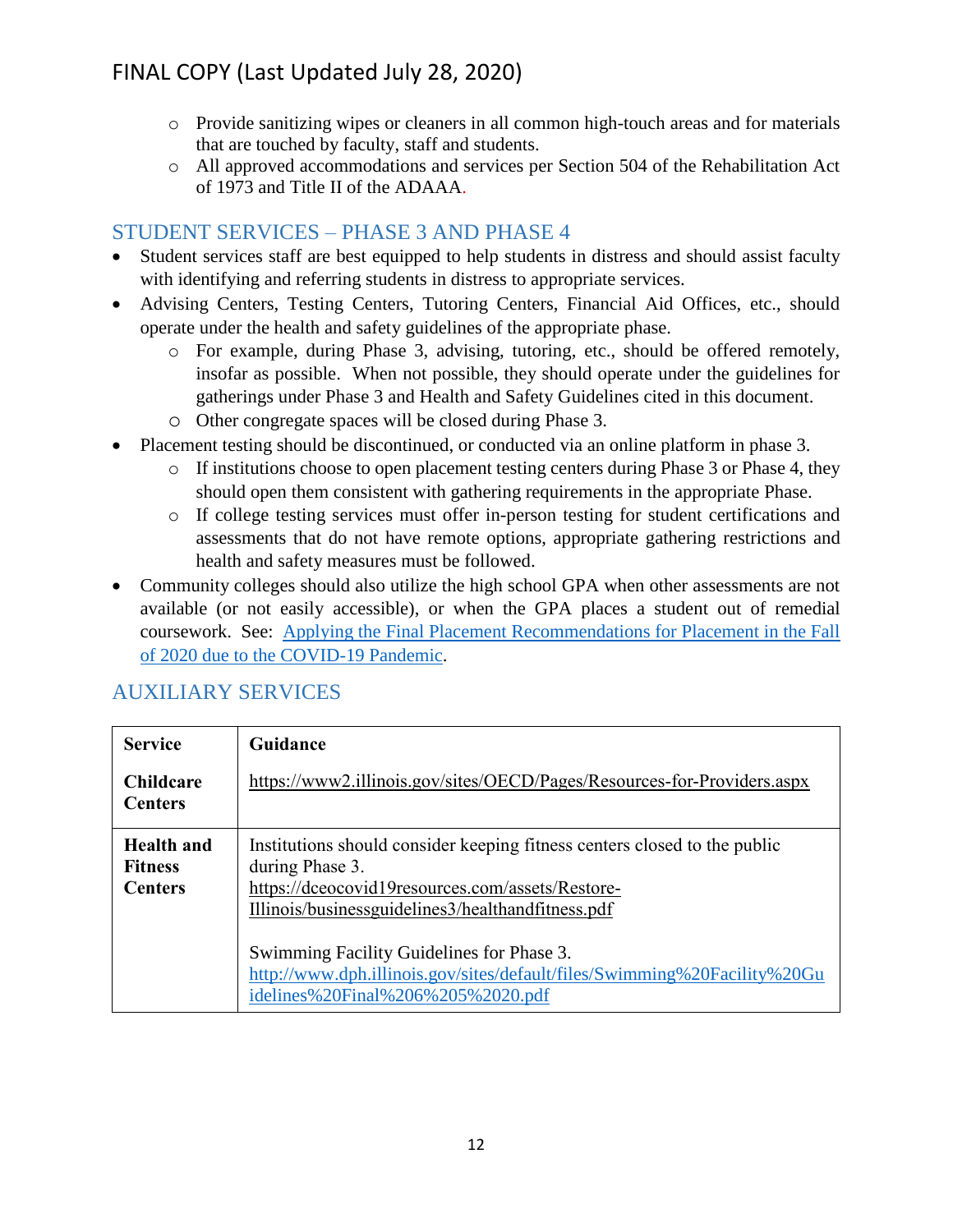| <b>Cafeterias</b><br>and Dining<br><b>Services</b>     | Vending machines may remain in use, though should be sanitized after each<br>use. See https://dceocovid19resources.com/assets/Restore-<br>Illinois/businessguidelines3/offices.pdf<br>https://dceocovid19resources.com/assets/Restore-                                     |
|--------------------------------------------------------|----------------------------------------------------------------------------------------------------------------------------------------------------------------------------------------------------------------------------------------------------------------------------|
|                                                        | Illinois/businessguidelines3/restaurantbars.pdf                                                                                                                                                                                                                            |
| <b>Bookstores</b>                                      | https://dceocovid19resources.com/assets/Restore-<br>Illinois/businessguidelines3/retail.pdf                                                                                                                                                                                |
| <b>Office</b><br><b>Spaces</b>                         | Sharing of Offices is addressed.<br>https://dceocovid19resources.com/assets/Restore-<br>Illinois/businessguidelines3/offices.pdf                                                                                                                                           |
| <b>Performing</b><br><b>Arts Centers</b><br>/ Theaters | Update July 28, 2020 – Theatres and performing arts centers may<br>operate consistent with DCEO guidance for theatre and performing arts<br>for Phase 4. See: https://dceocovid19resources.com/restore-illinois/restore-<br>illinois-phase-4/theaters-and-performing-arts/ |

## <span id="page-12-0"></span>RETURN TO CAMPUS MEMBERSHIP

| <b>MEMBER</b>                                                               | <b>REPRESENTING</b>                                                                           |
|-----------------------------------------------------------------------------|-----------------------------------------------------------------------------------------------|
| Tammy Betancourt, Vice President of<br>Finance and Chief Financial Officer  | Danville Area Community College, Vice-<br>President, Chief Financial Officers<br>Organization |
| Stephanie Bernoteit, Executive Deputy<br>Director                           | Illinois Board of Higher Education                                                            |
| Kathy Bruce, Associate Provost,<br><b>Academic Affairs</b>                  | Harper College                                                                                |
| Josh Bullock, President                                                     | Lake Land College, Presidents' Council<br><b>Executive Team</b>                               |
| Noella Deruz, Astronomy Faculty                                             | Joliet Junior College                                                                         |
| Yolanda Farmer, Vice President of<br><b>Student Development</b>             | Joliet Junior College, Past – President, Illinois<br><b>Chief Student Services Officers</b>   |
| Dan Hagberg, Executive Director of<br><b>Institutional Research</b>         | <b>Heartland Community College, ICCB MIS</b><br><b>Advisory Committee</b>                     |
| Ginger Harner, Adult<br><b>Education/Alternative High School</b><br>Manager | Shawnee College, Chair Illinois Adult<br><b>Education Advisory Council</b>                    |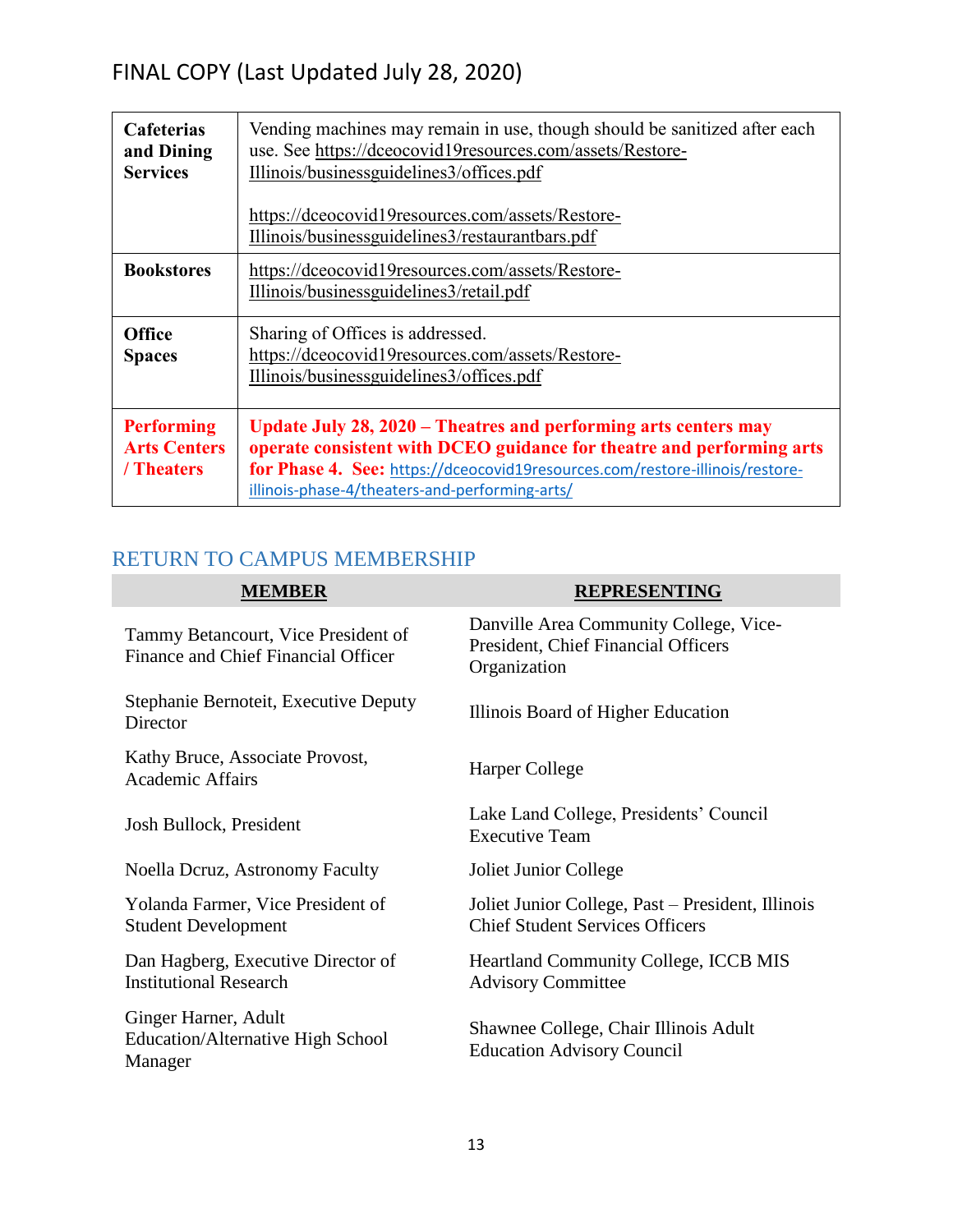| Peggy Heinrich, Vice President of<br>Teaching, Learning, and Student<br>Development       | <b>Elgin Community College</b>                                                                                       |
|-------------------------------------------------------------------------------------------|----------------------------------------------------------------------------------------------------------------------|
| Anne Humphrey, English Faculty                                                            | <b>McHenry County College</b>                                                                                        |
| Ryan Jansen, Disability Services<br>Coordinator                                           | John Wood Community College                                                                                          |
| Sylvia Jenkins, President                                                                 | Moraine Valley College, Presidents' Council<br><b>Executive Team</b>                                                 |
| Tony Johnston, President                                                                  | <b>Cook County College Teachers Union</b>                                                                            |
| Kona Jones, Director of Online Learning                                                   | <b>Richland Community College</b>                                                                                    |
| Diane Koenig, Math Faculty                                                                | Rock Valley College, President of the Illinois<br>Math Association of Community Colleges, SJR<br>41 Taskforce Member |
| Raymond Kowalczyk, Accounting<br>Faculty                                                  | Illinois Central College                                                                                             |
| Bill LaTour, Dean of Operations/Chief of<br>Police                                        | John Wood Community College                                                                                          |
| Ileo Lott, Vice President of Academic<br><b>Affairs</b>                                   | <b>Oakton Community College</b>                                                                                      |
| Cynthia Maskey, Dean, Health<br>Professions                                               | <b>Lincoln Land Community College</b>                                                                                |
| Diane Nyhammer, Vice President of<br><b>Educational Affairs</b>                           | Waubonsee Community College, President,<br>Chief Academic Officers Organization                                      |
| Curt Oldfield, President                                                                  | Spoon River College, Presidents' Council<br>Executive Team, President of the Council                                 |
| Randi Papke, Biology Faculty                                                              | Southwestern IL College, Labor                                                                                       |
| Amy Pawlik, Associate Vice President of<br><b>Enrollment and Student Support Services</b> | Heartland Community College, President,<br>Illinois Chief Student Services Officers                                  |
| Paige Ponder, CEO of One Million<br>Degrees                                               | <b>ICCB</b> Board Member                                                                                             |
| Mark Potter, Provost & Chief Academic<br>Officer                                          | City Colleges of Chicago                                                                                             |
| Jim Reed, Executive Director                                                              | Illinois Community College Trustees<br>Association                                                                   |